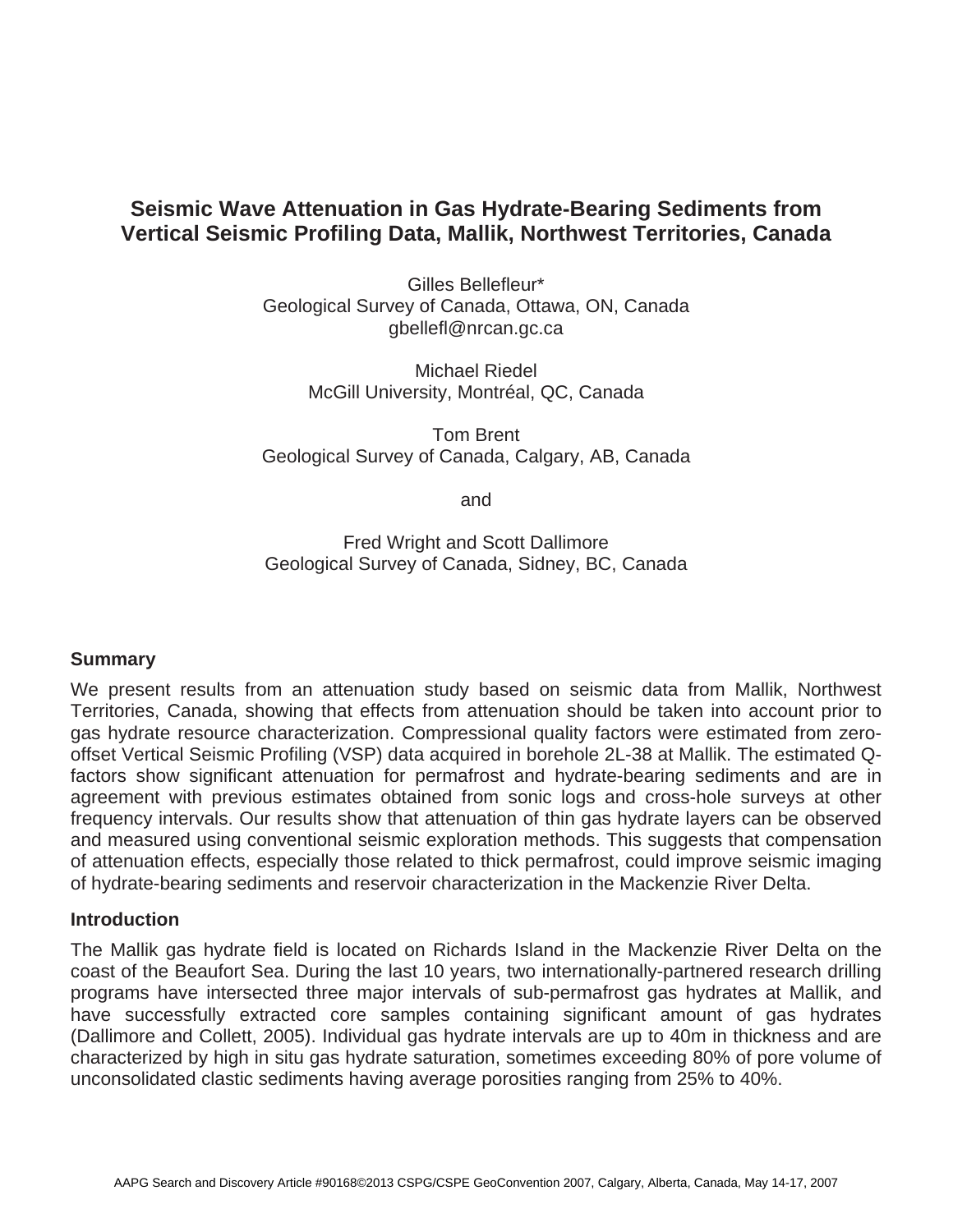Sonic logs acquired in two boreholes at Mallik show that compressional and shear velocities of sediments increase with gas hydrates concentration (Guerin and Goldberg, 2005). P-wave velocities range from 2400m/s in sediments having no gas hydrates to 3200m/s in strata with 80% pore occupancy by gas hydrate, while shear-wave velocities for similar sediments range from 900m/s to 1600m/s. The sonic logs and crosshole data also showed strong attenuation within the gas hydrate intervals (Guerin and Goldberg, 2005; Pratt et al., 2005), with estimated Q-factors ranging from 5 to 20. We present results from an attenuation study based on VSP data showing that attenuation of thin gas hydrate layers can be determined from conventional seismic exploration methods.

## **Attenuation from 2L-38 VSP Data**

Here, we use a zero-offset P-wave VSP data acquired in 2L-38 (Sakai, 1999) to estimate seismic attenuation in sediments with and without gas hydrates. The VSP data was chosen over surface 3D data because they provide attenuation estimates that are not substantially influenced by complex data processing operations. In general, downhole seismic data provides higher accuracy for Q-factor estimates than those obtained from surface seismic data (White, 1992). The zerooffset VSP was acquired with Schlumberger  $CSI<sup>TM</sup>$  (Combinable Seismic Imager) threecomponent receiver deployed every 5m between 500m and 1145m. This depth range covers the lower part of the permafrost (500-640m) and the three major gas hydrate zones at Mallik (890- 1105m). An IVI mini-vibrator producing a 10 to 200 Hz sweep was used as a source. Further details about the survey specifications and initial data analysis can be found in Sakai (1999).

VSP data often exhibit first-arrival amplitude variations deriving from changing geophone-toformation coupling characteristics along the well-bore. These variations were taken into account prior to the estimation of attenuation with the application of a weighted average amplitude filter. The filter is computed over a moving window comprising five adjacent traces and applied to the trace at the center of the window. Five layers can be defined from the normalized first arrival RMS amplitudes (Figure 1). Seismic attenuations are estimated for these five layers. The shallowest layer (layer1) corresponds to the lower part of permafrost. Gas hydrates intervals correspond to layer 3 and 5.



**Figure 1.** First arrival RMS amplitudes for the VSP data after pre-processing and normalization relative to first break amplitude at 500m. Five layers are defined and are used to estimate seismic attenuation. Gas hydrate intervals correspond to layer 3 and 5.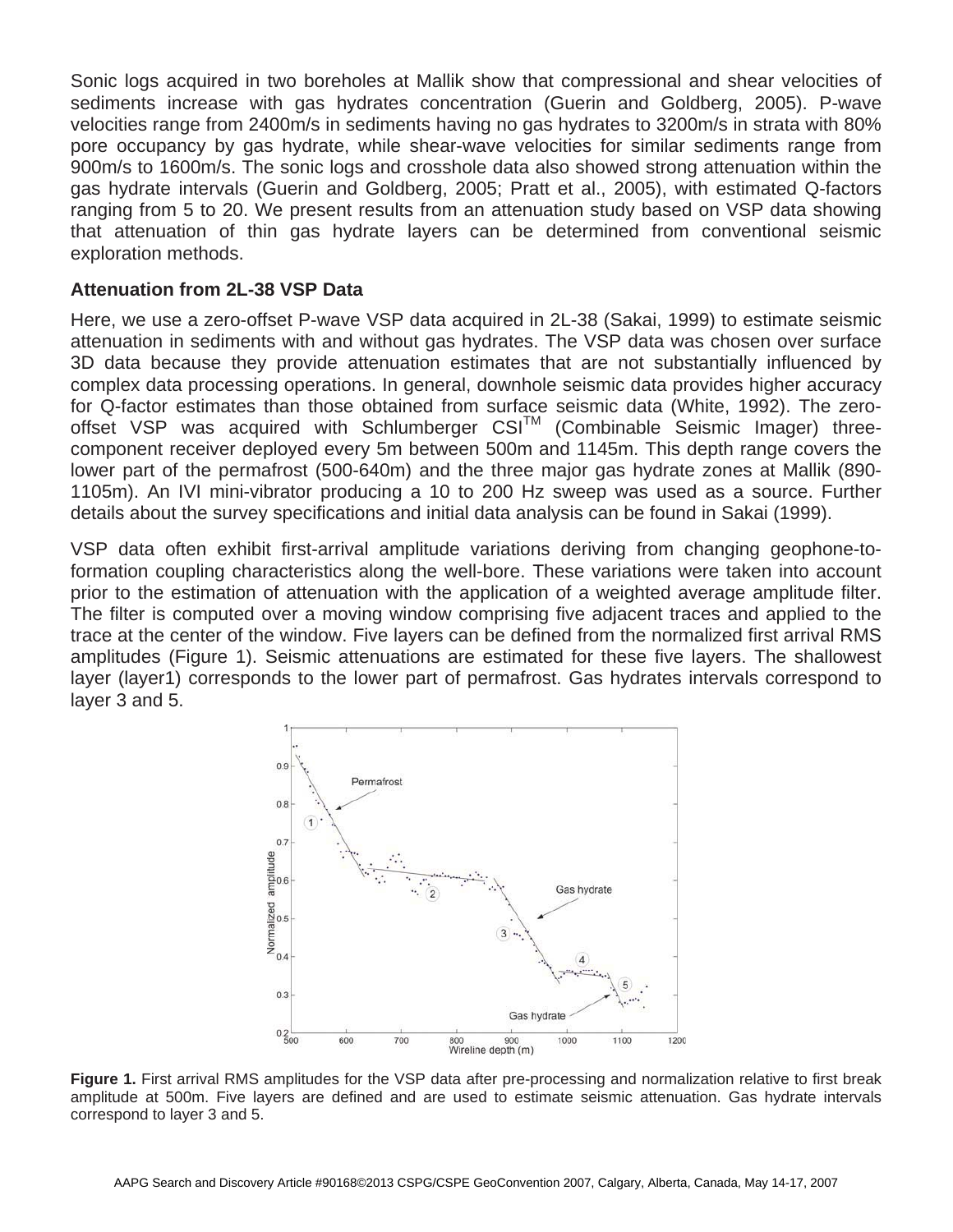Zero-offset VSP are often used to establish the attenuation and dispersion characteristics of a medium. A number of techniques have been developed to take advantage of the receiver positions at depth (see Toverud and Ursin, 2005 and references therein). We adopted the approach of Toverud and Ursin (2005) to obtain estimates of Q-factors. This approach involves forward modeling (e.g. propagation at depth) of the direct wavefield recorded at a specific receiver using

$$
\hat{P}(z,\omega) = \frac{P(z_o,\omega)\Gamma(z_o)}{\Gamma(z_o) + \Delta\Gamma(z)} \exp^{i\omega\Delta\tau(z,\omega)}
$$

Where  $\hat{P}(z,\omega)$  is the Fourier transform of the VSP data at depth z,  $P(z,\omega)$  the Fourier transform at Z, and Fig. coomptries proading. The traveltime increment is given by at  $Z_0$  and  $\Gamma$  is geometrical spreading. The traveltime increment is given by

$$
\Delta \tau(z, \omega) = \int_{z_0}^{z} \frac{d\zeta}{c(\omega)} = \frac{z - z_0}{c(\omega)}
$$

where  $\tau$  is the traveltime,  $\zeta$  is the depth, and  $c(\omega)$  is the complex velocity. Several models relate the complex velocity to the phase velocity and quality factor. We used the Kelaky Eutterman the complex velocity to the phase velocity and quality factor. We used the Kolsky-Futterman model (Kolsky, 1956; Futterman, 1962) given by:

$$
\frac{1}{c(\omega)} = \frac{1}{c_r} + \frac{1}{\pi c_r Q_r} \ln \left| \frac{\omega_r}{\omega} \right| + i \frac{\text{sgn}(\omega)}{2c_r Q_r}
$$

with  $\omega_r = 2\pi f_r$  and  $f_r = 80Hz$ . This frequency corresponds to the central frequency of the VSP<br>data at Mallik. The quality factor and phase velocity (O and a respectively) are the parameters data at Mallik. The quality factor and phase velocity  $(Q<sub>r</sub>$  and  $c<sub>r</sub>$  respectively) are the parameters tested and estimated by minimizing the difference between the forward modelled wavefield at z and the real data recorded at the same depth. A normalized misfit function is then calculated to determine optimal  $Q<sub>r</sub>$  and  $c<sub>r</sub>$ . The misfit function is calculated in a short time window containing only the direct arrivals, and over a group of traces within the layers shown in Figure 1.This layerbased misfit calculation assumes a constant  $Q<sub>r</sub>$  and  $c<sub>r</sub>$  within a specific layer, and has the advantage of providing estimates that are less sensitive to residual geophone-to-formation coupling effects and noise level at any specific receiver position. It also helps to avoid physically unrealizable negative Q values that are sometimes obtained when using a trace-by-trace approach (Matsushima, 2006). The trace at the top of each layer is used as an input to the process. The geometrical spreading was not estimated simultaneously with Q but rather corrected prior to the minimization process. We used a standard spherical spreading correction defined from the velocity function determined from the zero-offset VSP.

Figure 2 shows the misfit function for the five layers defined on Figure 1. The lower part of the permafrost (layer 1) and the two gas hydrate layers (layer 3 and 5) are characterized by strong seismic attenuation (low Q). The Q-factors for these three layers are 8, 13, and 7, respectively. Qfactors for the two gas hydrate layers are similar to those obtained from sonic logs and cross-hole survey. Sedimentary layers 2 and 4 between permafrost and gas hydrates show less attenuation (i.e. higher Q-factors of 54 and 81 respectively), also in good agreement with results from sonic logs and crosshole survey. The misfit functions show that the phase velocities and Q-factors for the permafrost and gas hydrate layers are relatively well estimated, wheras the Q-factor estimates for sedimentary layers 2 and 4 are not as well resolved. Higher Q-factors produce smaller variations on waveform, especially for waves propagating over short intervals. This likely explains the elongated shape of the misfit functions for layers 2 and 4.